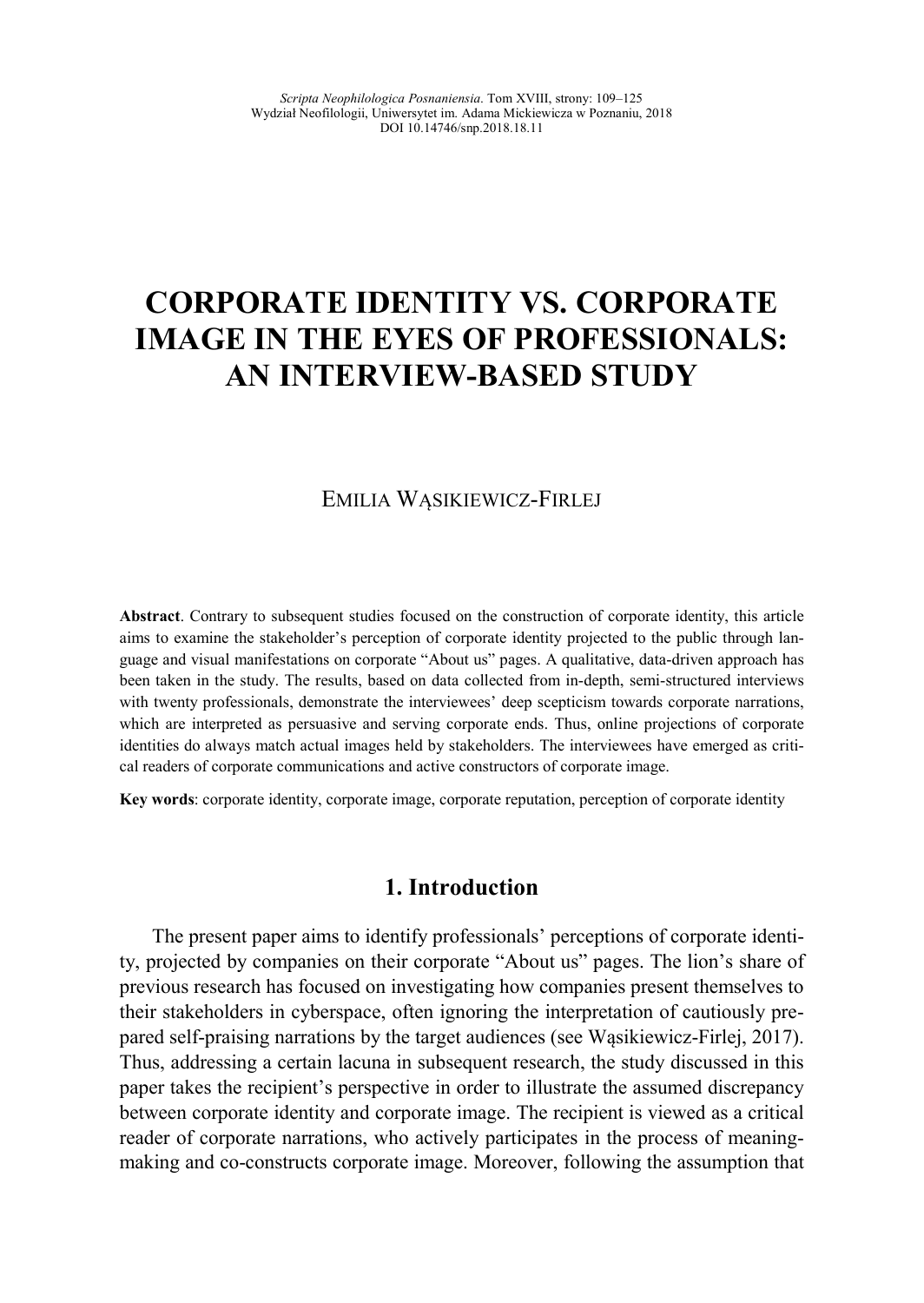all types of discourse are "inherently ideological" (Garzone and Sarangi, 2007: 20), the current paper explores the ideological underpinning of specialised discourse, narrowed to corporate discourse of company "About us" pages, and challenges its presumed objectivity, neutrality, impersonality and non-involvement (cf. Gotti, 2003: 33-37). In the context of the undertaken study, the ideological underpinning of corporate discourse is narrowed to the declared corporate values and corporate sustainability.

# **2. The definitional landscape**

The key notions discussed in the present paper, i.e. **corporate identity**, **image** and **reputation**, are often used interchangeably and inconsistently across disciplines (Barnett et al., 2006; Gilpin, 2010; Brown et al., 2006; Gotsi and Wilson, 2001). For this reason, it seems well-substantiated to sketch a definitional landscape for further discussion.

First and foremost, the notion of **corporate identity** should be contrasted with a seemingly similar term of **organisational identity**. Following Hatch and Schultz (2000: 12), corporate identity, addressing the phenomenological question of "Who we are as an organization", is of marketing provenience, while organisational identity has arisen from organisational studies. In this respect, corporate identity primarily concerns a company's self-expression and distinguishing it from rival organisations as well as its presentation to internal and external stakeholders, in contrast to organisational identity mainly related to the perception and interpretation of a given organisation by its members (Hatch and Schultz, 2000: 12-15).

The distinction between the notions of organisational identity and corporate identity on the basis of their provenience, originating, respectively, in organisational and marketing literature, has been clearly illustrated in Hatch and Schultz's (1997) definitions cited below:

**Organizational identity** refers broadly to what members perceive, feel and think about their organizations. It is assumed to be a collective, commonly-shared understanding of the organization's distinctive values and characteristics.

**Corporate identity** differs from organizational identity in the degree to which it is conceptualized as a function of leadership and by its focus on the visual (Abratt, 1989; Balmer, 1995; Olins, 1989). Although both concepts build on an idea of what the organization is (Balmer, 1995: 2), strong links with company vision and strategy (e.g. Abratt, 1989; Dowling, 1993) emphasize the explicit role of top management in the formulation of corporate identity. (Hatch and Schultz, 1997: 357)

Moreover, organisational identity is considered unmediated and direct, in contrast to corporate identity which is often mediated (Hatch and Schultz, 2000: 19).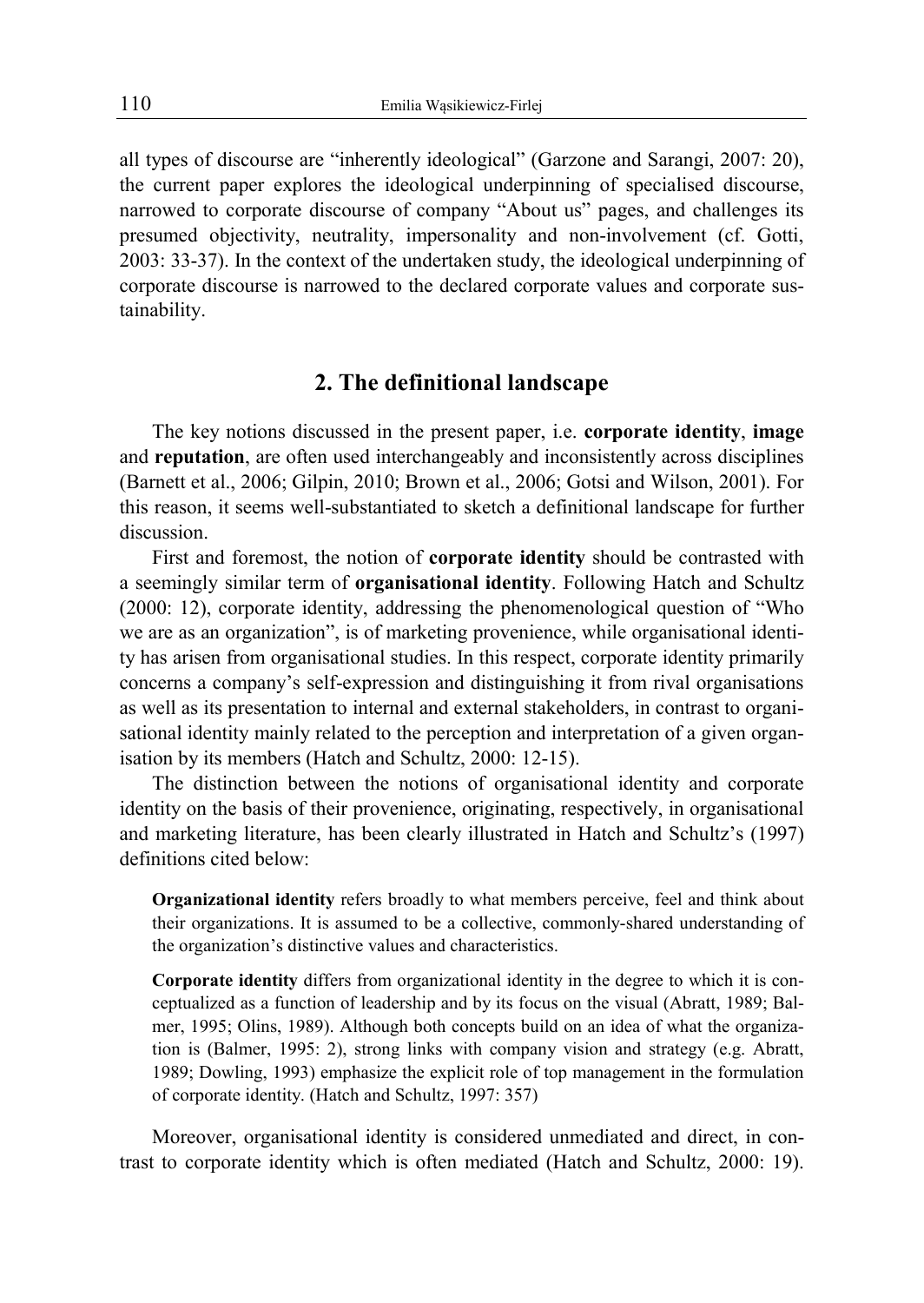The mediated channels include television, the press, video and the Internet and they are typically used to communicate with external stakeholders. Organisational communication is experienced in everyday interactions and behaviour of organisational members – most often employees (cf. Wąsikiewicz-Firlej, 2017: 80-82).

A clear distinction should be also made between two often confused terms, i.e. **corporate identity** and **corporate image**. Wood (2004) defines these two terms from the communicological perspective, positioning them at two different ends of the process of communication. Namely, corporate identity is what an organisation – a source of communication – communicates about itself, either intentionally or unintentionally, via different communication channels. Corporate identity stands for the expression of what a company is, how it works and what makes it unique and different from other organisations (Balmer and Gray, 2003; Chun, 2005). Corporate image, on the other hand, stands for the perception of this identity on the part of the receiver – the public who interprets "an identity in a wider context with broader frames of reference" (Wood, 2004: 96).

Apparently, the self-perception of companies, articulated in corporate identity, and their real perceptions by the public do not always match. Yet, despite the fact that companies are incapable of determining their image directly, a number of scholars (e.g. Cornelissen et al., 2007; Melewar et al., 2005) position corporate identity as a starting point in the process of image formation by the public. Corporate identity is projected with "all forms of communication" (Cornelissen, 2008: 11), by means of a variety of verbal and visual cues (Marwick and Fill, 1997; van Riel and Fombrun, 2007; Hatch and Schultz, 2000). Consequently, companies are nowadays expected to present "well-crafted identities" to their stakeholders (Christensen and Cheney, 2000: 246) and mark their presence online (Cheney et al., 2004: 356-357; Boardman 2005: 21). In fact, Cheney et al. (2004: 107) point to the growing involvement of companies in addressing "the question of who they 'are' and how their different audiences perceive them".

This reflection of meticulously crafted corporate identity, created in the minds of the public, based on their impressions and experiences, stands for corporate image (Vos and Schoemaker, 2006: 53-57; Gray and Balmer, 1998: 696-699; Bernstein, 1985: 25). In other words, companies might pursuit a desired image by selecting certain cues concerning their identity, embedded in their communications, but corporate image is finally formed by the receiver not the transmitter. Thus, the relation between corporate identity and image might be best summarised by Bernstein's (1985: 25) words: "identity provides the information from which the receiver gauges the personality of the transmitter". Additionally, Bernstein's (1985: 13) statement that "image is determined by performance" suggests that the overall perception of an organisation is not only based on the projection of desired identity in corporate communication but also concerns all aspects of corporate activity, which in turn affect both corporate image and reputation.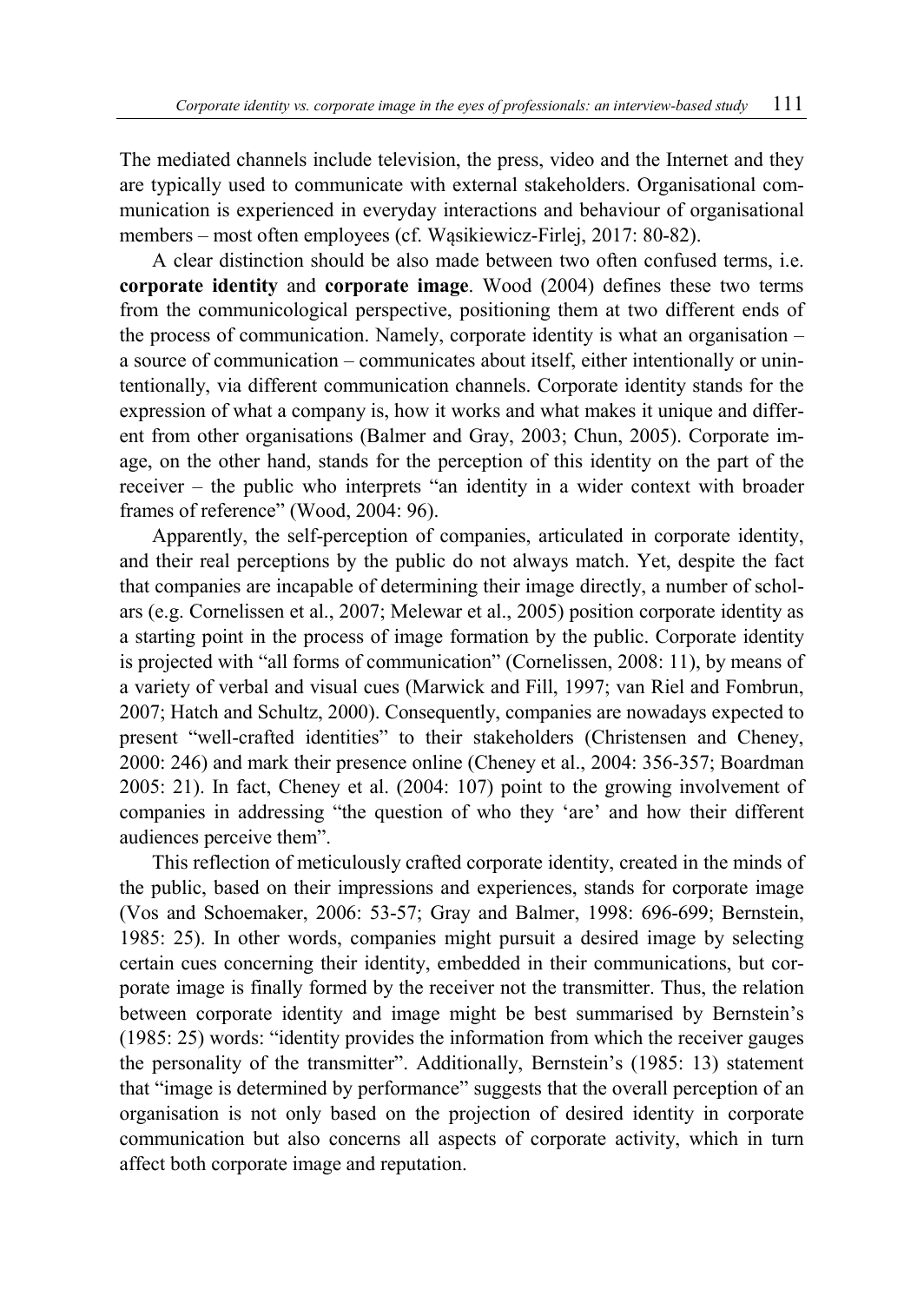The notions of **corporate reputation** and **corporate image** are closely related and, due to their seeming similarity, often confused. They are both the receiver's rather than the transmitter's projections. Image is seen as a fleeting, instant impression whereas reputation is defined as a more permanent and stable assessment constructed over time on the basis of a company's past and future performance (cf. Wąsikiewicz-Firlej, 2017: 89-90). According to Carroll (2013: 4), corporate reputation is "a widely circulated, oft-repeated message of minimal variation about an organisation revealing something about an organization's nature" (ibidem). Moreover, Wilkins and Huisman (2014: 2225) view corporate image as an individual's instant impression of an organization, in contrast to corporate reputation, which emerges from stakeholders' consistent corporate images, maintained over time on the basis of prior experiences. Corporate image appears less stable and more prone to potential changes.

Wood and Somerville (2016) point to the evaluative character of reputation and its historical dimension as well as its durability and consistency compared to image. Moreover, positive corporate reputation has a more tangible dimension, which translates into profits for the company. As Fombrun (1996: 81) explains:

Corporate reputations have bottom line effects. A good reputation enhances profitability because it attracts customers to the company's products, investors to its securities, and employees to its jobs. In turn, esteem inflates the price at which a public company's securities trade. The economic value of a corporate reputation can therefore be gauged by the excess market value of its securities.

Except for tangible monetary gains, the congruity of projected corporate identity and reputation is essential for the company's existence since any possible loss of corporate reputation might negatively affect stakeholders' (e.g. shareholders, investors, consumers, employees, job candidates, etc.) decisions concerning their investments, careers or consumer choices, posing potential risks to the company's future (Melewar, 2003: 195). In fact, a number of scholars point to the importance of "alignment" or "transparency" at multiple levels for an organisation's development and well-being (e.g. Balmer and Greyser, 2002; Fombrun and Rindova, 2000; Simoes, Dibb and Fisk, 2005). Following the definition of Fombrun and Rindova (2000: 94), transparency is "a state in which the internal identity of the firm reflects positively the expectations of key stakeholders and the beliefs of these stakeholders about the firm reflect accurately the internally held identity". As evidenced by research, successful functioning of an organisation is to a large extent regulated by the fine-tuning of all aspects of identity, namely, organisational identity expressed by the management, corporate identity and corporate reputation. The disintegration of these three elements negatively affects or even denigrates an organisation, since it decreases both the employees' commitment and customers' satisfaction (Cornelissen et al., 2007; Hatch and Schultz, 2001, 2002).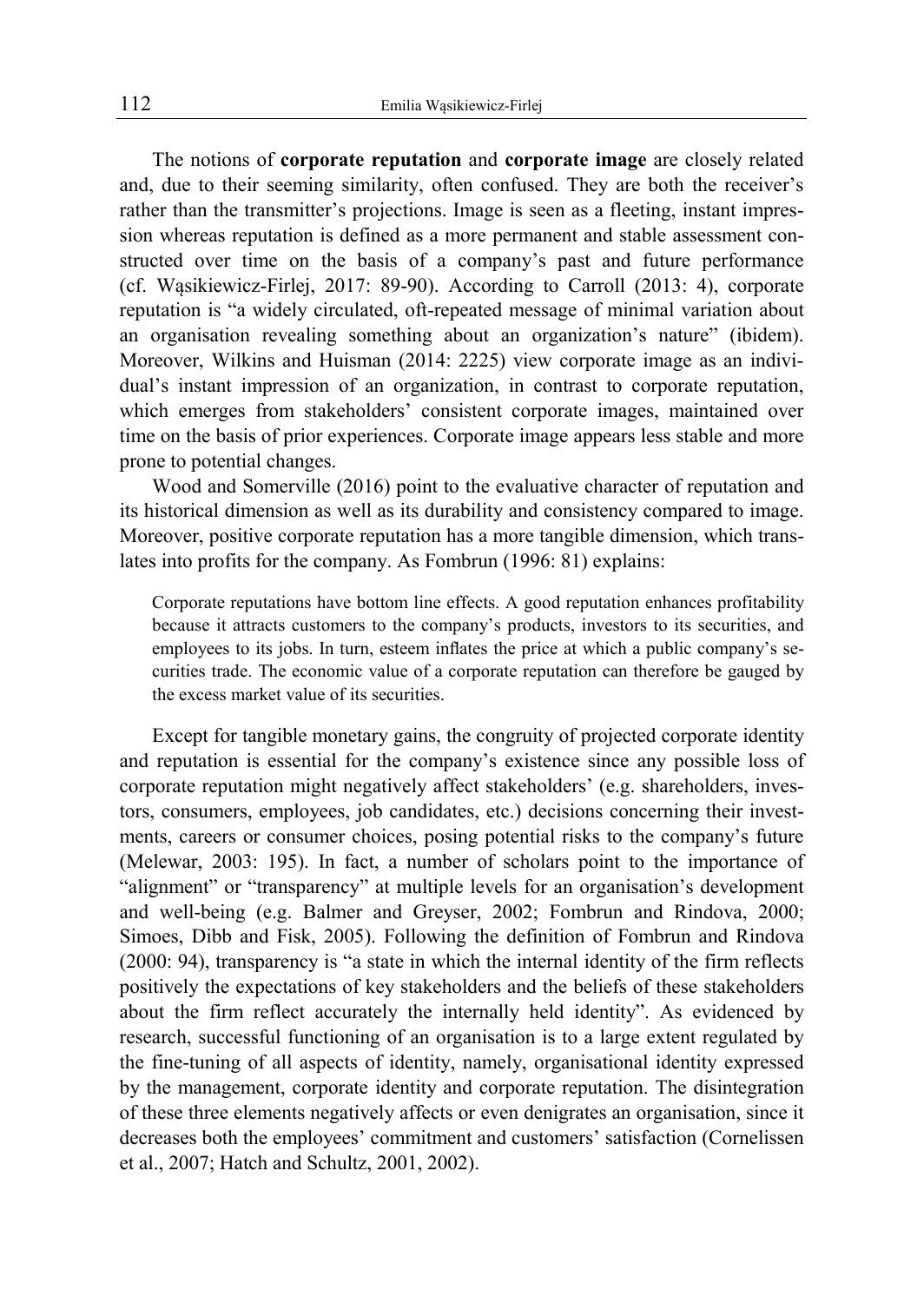It might be concluded that organisations are not the sole architects of their image as the very context of the reception, interpretation and understanding of their communications is in the hands, or rather minds, of their stakeholders. Nevertheless, a clearly constructed and effectively managed corporate identity might significantly contribute to a positive perception of an organisation while "a failure to control communications results in a confused image" (Ind, 1990: 21). Thus, specifying congruent corporate identity and communicating it effectively are the first steps to ensure the congruence between corporate projections and stakeholders' perceptions.

### **3. The projection of corporate identity on corporate websites**

Nowadays, the most important tools applied in corporate impression management are company websites, which might be interpreted as "'public representations' that, in a more or less faithful way, resemble the thoughts or assumptions that the author intends to manifest" (Yus, 2011: 47). Corporate websites originated in the mid 1990s when they became "multimedia manifestations for corporate communication" (Goodman, 1998: 1-2). Over the next decades, corporate websites have practically replaced traditional printed materials formerly used in public relations practice, such as brochures or leaflets. As far as their content is concerned, the text is mostly expository since it provides information about the company and its products or services and publicises advertisements (Shepherd and Watters, 1998). Acting as the most "upfront", visible and accessible representatives of the company in cyberspace, corporate websites play the role similar to the shop window in the real world, which attracts the attention of potential customers and enables them to form their first, but often lasting, impressions (Wąsikiewicz-Firlej, 2017: 135). Importantly, this contact is direct, unmediated by the press or television, as in the case of advertising (Breeze, 2013: 148). Yet, the visual attractiveness of the website as well as its content, layout and navigation shape the user's general impressions of the company, as evidenced in a number of studies (e.g. Pollach, 2005; Heinze and Qu, 2006; Winter et al., 2003; van der Heijden and Verhagen, 2004).

As suggested by van Duyne et al. (2007: 392), visitors to corporate websites are motivated by the following three questions: who the company is, what it does and whether it should be trusted. The answers to these questions might be easily found on the "About us" page that provides assorted information on the company that is tailored to their stakeholder's needs and interests. In other words, the section tells a corporate story that might be categorised as:

[a] comprehensive narrative about the whole organisation, its origins, its vision, its mission. However, the emotionally formulated core story is much more than just a vision or mission statement. By incorporating elements such as competencies, fundamental beliefs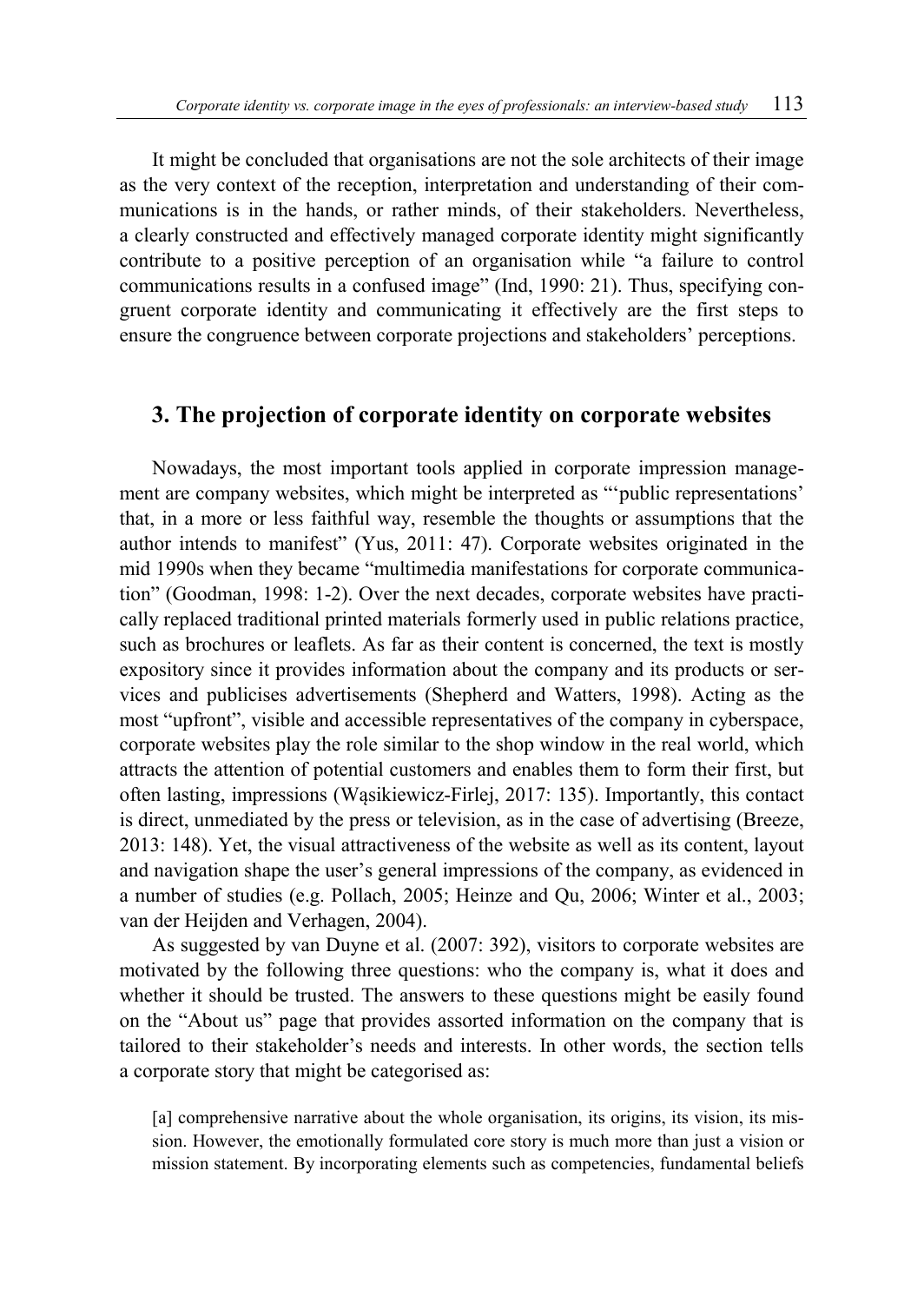and values, it mirrors something deep within the organisation and provides a simple yet effective framework guiding the organisation in all its actions. (Larsen, 2000: 197)

In fact, the "About us" page, which plays the role analogous to that of printed company brochures, seems to be the most relevant for corporate identity research. Available on most corporate websites, it aims to present the company to the general public, provides potential clients with some practical information and enables them to become familiarised with the company in a more personal way (Lam, 2009). For this reason, this section is viewed as a tool to build trust and loyalty towards the company and distinguish it from competitors (Tan, 2013).

A valuable contribution to the study of "About us" pages has been provided by Breeze (2013) who has scrutinised the FTSE top-100 companies. Despite certain differences across industries, these pages contain a number of common themes, including a company history, current developments, mission statements, senior staff profile or references to social responsibility issues. As far as their discursive features are concerned, these sections often use numerical data, usually presented in a visually attractive form, in order to build a positive self-image. Another frequently applied method to strengthen positive auto-presentations involves references to external sources, such as rankings or awards that legitimise a company's high self-evaluation. Additionally, in order to authenticate the external validation, hyperlinks to adequate sources are provided.

As Breeze (2013: 156) further holds, certain aspects of "About us" pages might be categorised as dialogic because they are intended to deflect any potential criticism and play a legitimising function. For example, in 2012 – a year of global crisis – companies tended to use economic discourse by making references to efficiency, profitability, investments in order to validate their economic performance. Yet, another visible concern involves social and environmental issues grouped under the umbrella term "sustainability" that dominate not only in "About us" pages, but might also be exposed in separate sizeable sections. In fact, "sustainability" has become the keyword in corporate discourse on the web that has to a large extent forced out "corporate social responsibility".

As far as the layout of "About us" pages is concerned, it might take the form of a single text presenting the company (Casań-Pitarch, 2015: 71) or be organised into separate sections under different headings. For example, Lam (2009) proposes ten sections, dubbed "moves", which might be contained in "About us" pages: organisational profile, contact information, disclaimers and legal information, customers and partners, employment opportunities, public relations, the annual report and investor relations, community involvement, FAQs (frequently asked questions) and site credits. The list proposed by Lam (2009) is dictated by the specific needs of a particular company.

For example, based on his genre analysis of "About us" pages of 64 banks, Casań-Pitarch (2015) found out that not all ten moves were always present in the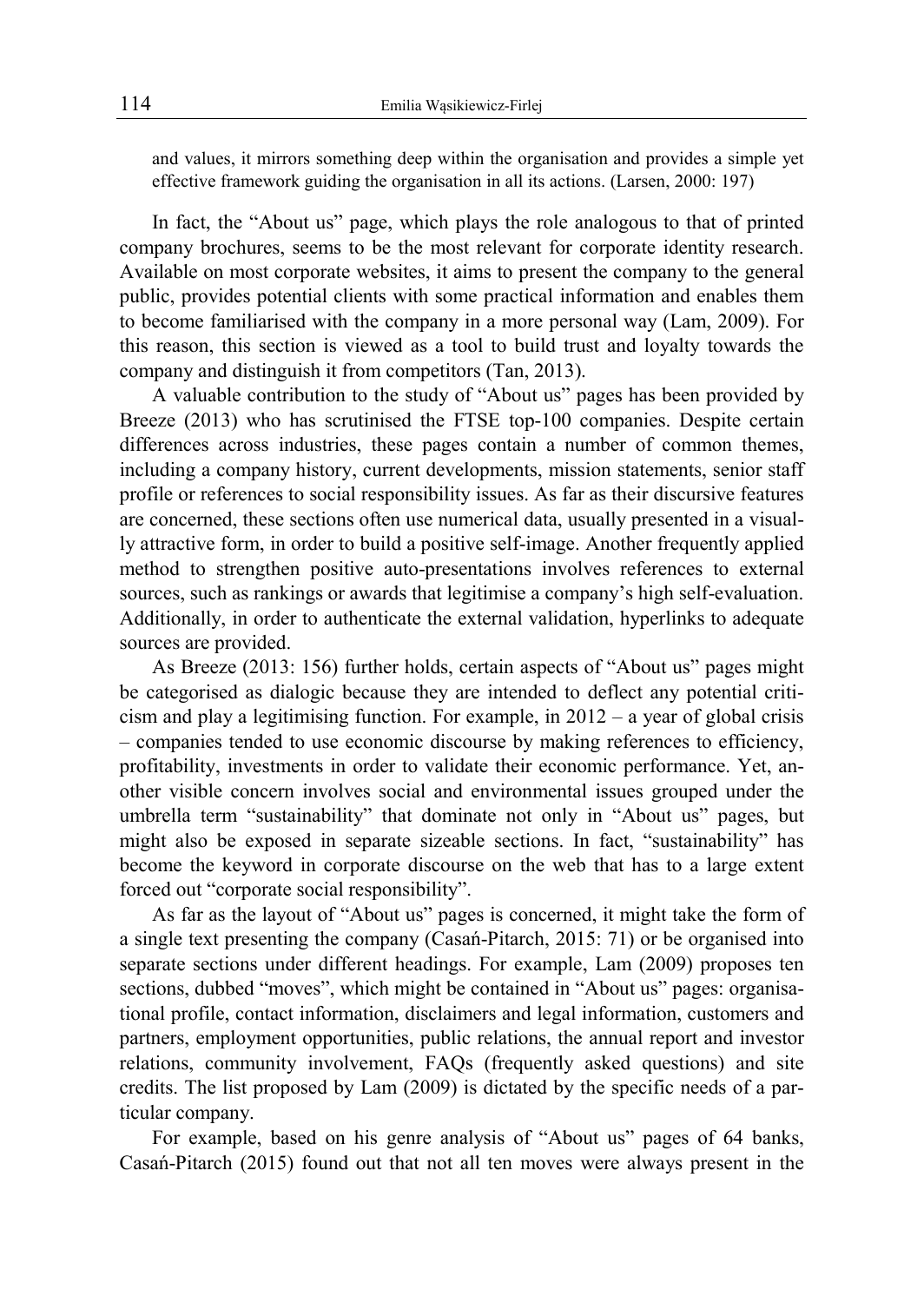corpus under study. To the best of my knowledge, Casań-Pitarch (2015) was the first to categorise the "About us" page as a separate genre. The scholar has dubbed the subsequent sections of the genre "moves", referring to the terminology proposed by Bhatia (1993; 1995; 1997; 2004). Moves are further composed of steps, which might be either obligatory (those identified in more than 50% of the analysed pages or optional – present in 30% to 49.99% of the analysed pages). Obligatory moves embrace, respectively, the following sections: "Presentation", "History", "Corporate Governance", "Board of Directors and Managers", "Community Involvement", "Contact", "Locations", "Social Networks, "News", "Investors Relations". Optional moves include "Group Members", "Sponsorship", "Awards", "Products and Services", "Suppliers", "Social Networks". This list is by no means exhaustive, since the final form and content of the "About us" genre depends on specific needs of a given company. Similar results have been obtained in the analysis of corporate "About us" pages of 132 companies conducted by Wąsikiewicz-Firlej (2017: 233), which has shown that the headings of particular moves overlap with those specified by Lam (2009) and Casań-Pitarch (2015), yet their distribution and frequency is slightly different.

In sum, creating a visually and verbally attractive as well as a user-friendly corporate website, which projects effectively consistent corporate identity, appears to be one of the major challenges for PR executives. Acting as companies' front doors, corporate websites play a significant role in forming first impressions by the visitors and contribute substantially to the overall corporate image. The next section will, however, attempt to look behind the neatly constructed corporate facades and point to the ideological aspects of corporate identity discourse.

# **4. Ideological aspects of corporate identity discourse**

The most reknown CDA scholars, namely Fairclough, van Dijk and Wodak, argue that discourse cannot be classified as either "ideological" or "non-ideological" since ideology underlies all types of discourse (cf. Wąsikiewicz-Firlej, 2017: 174). The potential ideological orientation of discourse is also advanced by Lemke (1995) and Hodge and Kress (1993). What might, however, differ particular discourses is the degree of ideological manifestations (cf. Garzone and Sarangi, 2007: 18). Accordingly, accepting the inherently ideological nature of the notions of discourse and language challenges the idea of neutrality of communication (Garzone and Sarangi, 2007: 20).

Following the assumption that all types of discourse are inherently ideological should naturally lead to the conclusion that discourse narrowed to professional domains, referred to herein as specialised discourse, is also underpinned by a certain ideology or ideologies. Yet, such an assumption does, in fact, oppose the common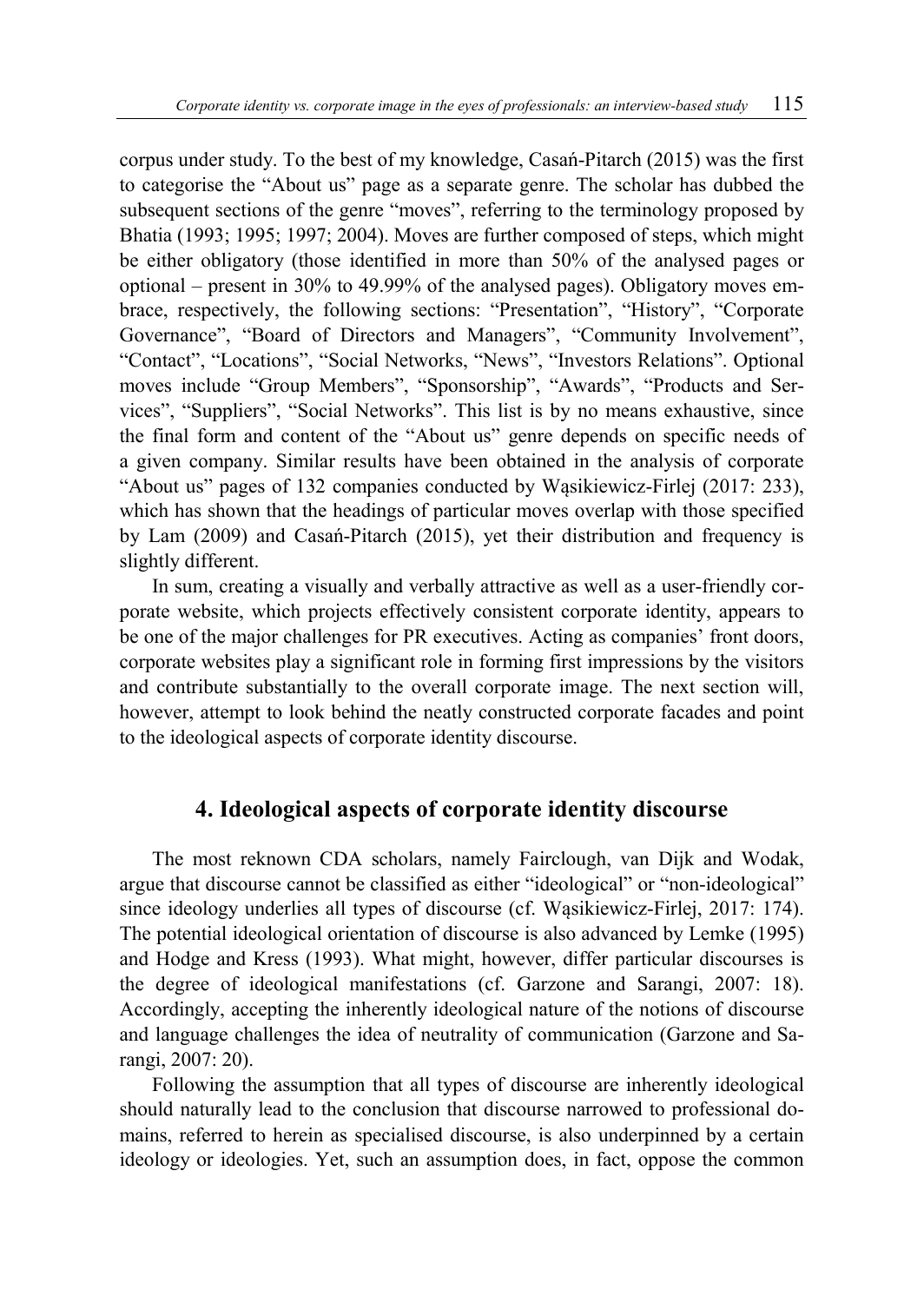presumption concerning the objectivity, neutrality, impersonality and noninvolvement signalled by Gotti (2003: 33-37). For the sake of clarification, it must be mentioned that the notion of specialised discourse has been adapted from Gotti (2003: 24) who defines it as "the specialized use of language in contexts that are typical of a specialized community stretching across the academic, the professional, the technical and the occupational areas of knowledge and practice". However, another competitive term, i.e. "professional discourse" is widely used by some scholars (e.g. Gunnarson, 2009; Kong, 2014) in reference to the use of discourse in broadly understood "professional domains". Such areas embrace a wide array of professional domains related to medicine, law, academia, science and social welfare that are characterised by "a unique set of cognitive needs, social conditions and relationships with society at large" (Gunnarson, 2009: 5). Kong (2014: 2), however, points to the fact that the notion of professional discourse is also used in a narrow sense, when applied to legal and medical contexts. In the present paper the term "specialized discourse" is used in a sense similar to that of "professional discourse", understood as any use of language in broad professional contexts, including communication between laymen and professionals (cf. Wąsikiewicz-Firlej, 2017: 174).

At the lexical level, such discourse is characterised by monoreferentiality, lack of emotion, precision, transparency, conciseness, and conservatism (Gotti, 2008: 33-41). As far as the syntactic options are concerned, it involves the frequent use of the passive voice, depersonalisation, omission of phrasal elements, expressive conciseness, premodification, nominalisation, lexical density, complex and lengthy sentences (Gotti, 2008: 67-101).

Garzone and Sarangi (2007: 23) observe, however, that in recent years linguistic research has revealed that these linguistic choices are also accompanied by a range of more sophisticated covert or less frequent overt strategies intended to modify the author's commitment, control the audience's reaction and identify the author's attitude towards the content of their own discourse. Thus, the scholars (ibidem) point to specific ideological dimensions of specialised discourse, which reflect values and norms shared or rejected by a particular group in society or a wider cultural circle into discourse (cf. Wasikiewicz-Firlej, 2017: 174).

As far as ideological underpinning of corporate identity discourse is concerned, the major discernible trend might be deemed "greening of corporations", which "has reached near surreal lengths" (Alexander, 2009: 67). This shift is particularly visible in the over-lexicalisation of corporate discourse with environmental terms, dubbed by Fill (1998: 12) "surface ecologization" of discourse. Accordingly, as evidenced in the study of a nearly two million word corpus of corporate identity discourse (Wąsikiewicz-Firlej, 2017), the current keywords in corporate discourse are "environmental", "sustainability", "diversity", "communities", "commitment", "environment", "sustainable" or "ethics". Superficially, corporate discourse and its underlying ideology promote sustainable development and silence neoliberal agenda.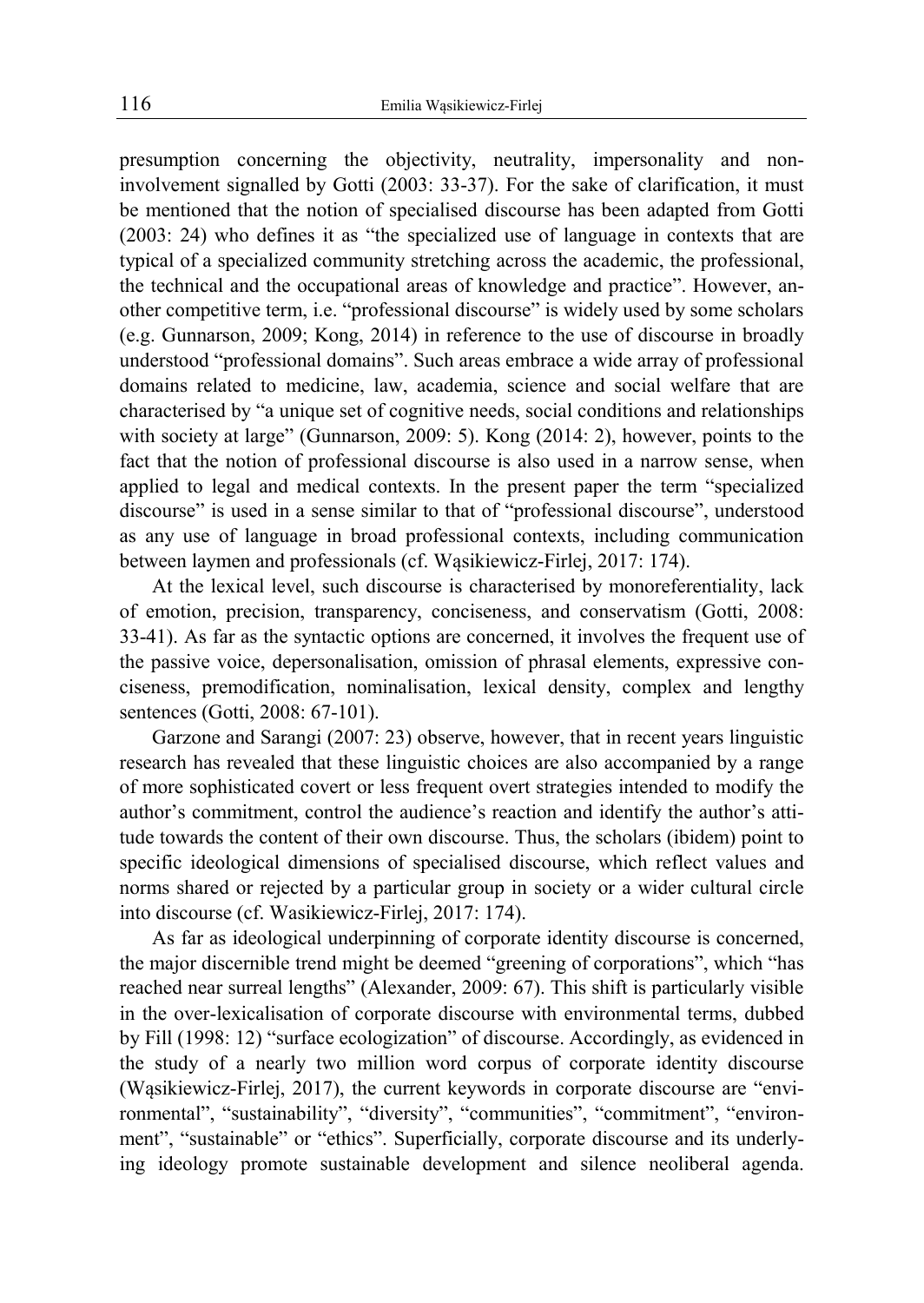The newly-emerged corporate social and environmental commitment might be interpreted as an attempt to win social support and legitimisation, necessary to attain real, yet often obscured, corporate aims which include profit-making and capital accumulation. For this reason, confronting corporate auto-narrations with stakeholders' perceptions seems to be well-substantiated to understand the dynamics of corporate image formation.

# **5. Research design**

In the present study, I will examine how corporate identity, projected through language and visual manifestations on corporate "About us" pages, is perceived by professionals, acting both as external and internal stakeholders. The majority of subsequent studies have focused on analysing how companies project themselves to their audiences rather than how they are perceived by their stakeholders (see Wąsikiewicz-Firlej, 2017). In order to bridge this gap in research, the present study takes the recipient's perspective. It has been assumed that the recipient is a critical reader who actively participates in the process of meaning-making and in the context of the undertaken research co-constructs corporate image.

The study aims to:

- 1) specify general trends in the use of corporate websites (narrowed to "About us" pages) by professionals;
- 2) identify the recipient's perception of corporate identity, as projected online on corporate "About us" pages, in reference to its credibility and ideological underpinning, with a special focus on values and corporate sustainability.

The study is of an exploratory character and has been designed to provide some preliminary insights for the construction of a research instrument for further analysis. A qualitative, data-driven approach has been taken in the study. The data has been obtained from in-depth, semi-structured interviews, conducted individually with each participant in their workplace. In order to ensure the replicability of the study, the interviewer (the author of the current paper) has asked the main questions contained in the interview outline as well as numerous follow-up and probing questions. The data collection process started in October 2015 and it is still ongoing since the sample has not been saturated. The following study analyses the data from twenty interviews conducted in the period of 1.10. 2015-31.12.2017. Each interview lasted c. 30-60 minutes and was audio-recorded and thematically analysed. The most illustrative excerpts were transcribed using the transcription conventions developed by Boje (1991).

20 professionals holding managerial positions in international companies have taken part in the study (12 females and 8 males). The identities of the participants and the companies they represent remain anonymous. The respondents have been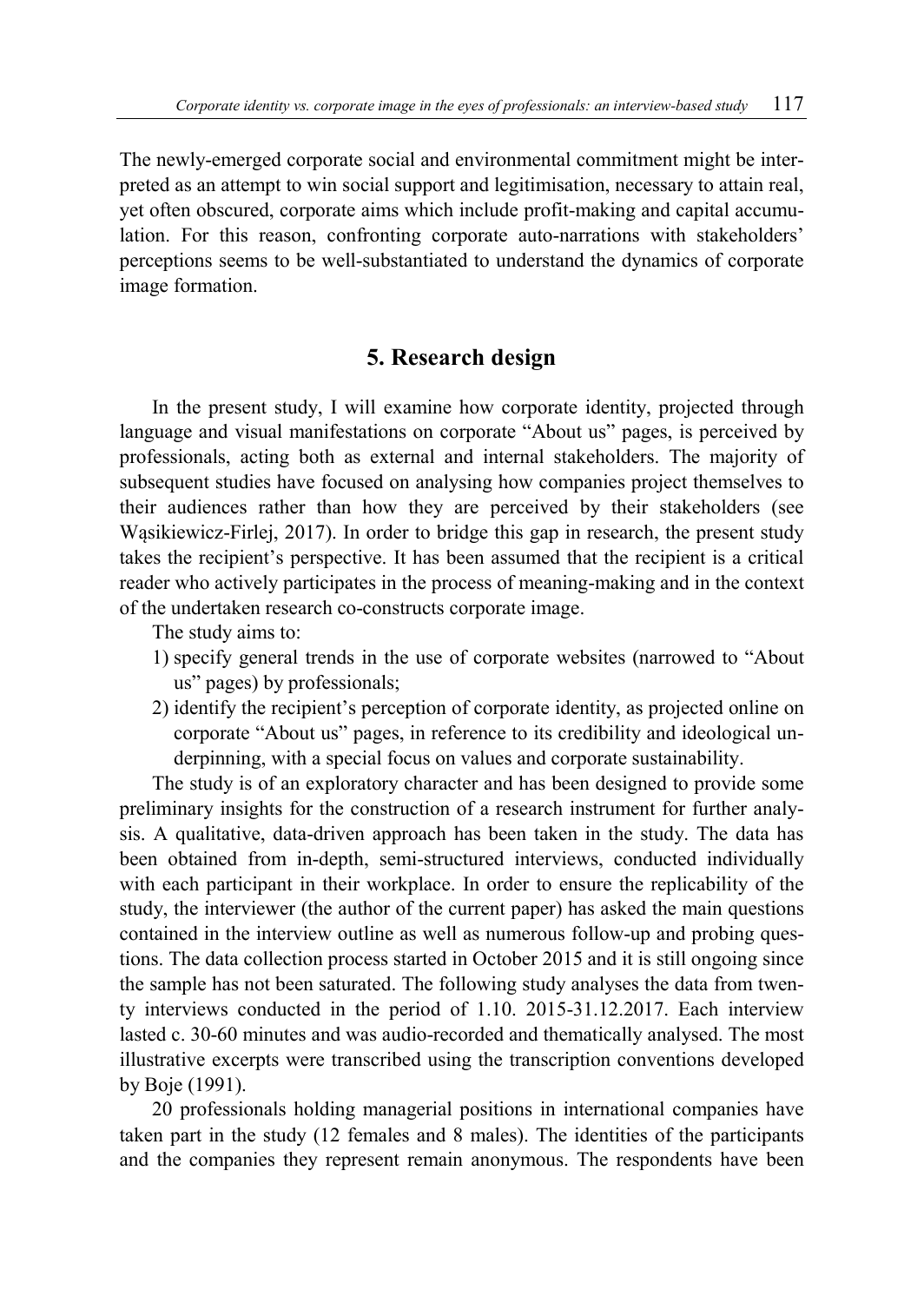coded as 'R' and assigned a number from 1 to 20. Table 1 specifies the areas of respondents' professional activity in the companies they were working for at the time of being interviewed.

| Professional area          | Respondents                                                         |
|----------------------------|---------------------------------------------------------------------|
| <b>Sales</b>               | R <sub>3</sub> , R <sub>4</sub> , R <sub>14</sub> , R <sub>16</sub> |
| Marketing/public relations | R5, R9, R15, R18, R19                                               |
| Quality control            | R <sub>1</sub> , R <sub>10</sub>                                    |
| Production                 | R <sub>11</sub> , R <sub>12</sub> , R <sub>20</sub>                 |
| Finance and accounting     | R6, R7, R8, R17                                                     |
| Transport and logistics    | R <sub>2</sub> , R <sub>13</sub>                                    |

**Table 1.** The areas of respondents' professional activity

The interviews were conducted in English as a part of in-company courses in business English. All participants held a Master's degree and their level of English ranged from B2 to C1 according to CEFR.

# **6. Results and discussion**

The current analysis takes the bird's perspective and focuses on the general trends that have emerged from the data, providing some preliminary reflections on the perception of corporate identity projected on corporate websites.

#### **6.1 Corporate websites: patterns of use and perceived credibility**

All respondents have declared to visit corporate websites occasionally. However, only 8 were able to specify the last website they actually visited. The extract below presents a typical response:

Extract 1. I: Do you ever visit corporate websites? R4: Yes, of course. I: When did you last visit a corporate website? R4: Erm... Actually, I don't know... OK. I think I hardly ever visit them, really...

When asked about the motivation to visit corporate websites, the respondents primarily mentioned professional reasons, which included finding some practical information, such as checking the client's contact data or profile of their activity,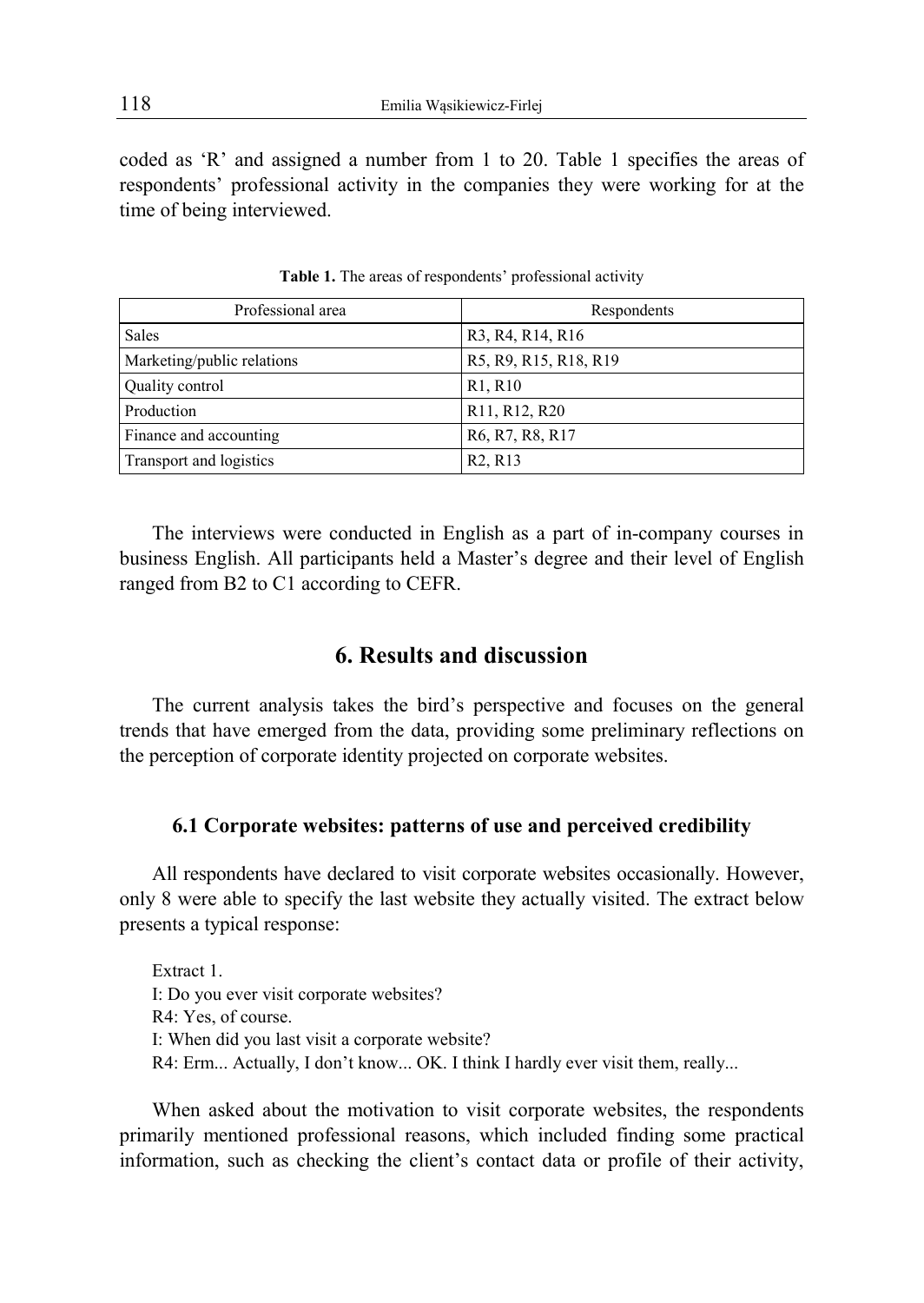tracking competitors' line of products, updating news on their activity or browsing job-offers. Marketing and PR managers also frequented their competitors' or top companies' websites in order to track their design and identify the dominating trends in the industry. According to one of the respondents (R15): "(...) it is some kind of voyeurism. We must know what everyone is up to. (...) we simply imitate the best and follow the latest trends". Only 8 respondents were able to recall a case of visiting a corporate webpage for private use, which was usually motivated by the need of acquiring additional information about a product they intended to buy.

The frequency of visiting the websites of the companies the respondents worked for was even lower. The majority of the study participants (80%) treated the corporate website as a source of information about the company for external rather than internal stakeholders. Employees as internal stakeholders were typically informed about the latest corporate developments by means of the intranet, newsletters or communicators with restricted external access. More than half of the respondents pointed to the importance of social media in corporate communication and considered the traditional website a rather static and obsolete tool. The use of corporate websites for private use was reported to be very low.

When asked about the content and structure of "About us" pages of corporate websites, the respondents were able to identify from 3 to 6 of their moves (mission, values, history, awards, profile, products). Yet, the "identity" pages were, in fact, hardly ever consulted by the interviewees and treated as a conventionalised PR genre. As one of the participants expressed it, "they must be present due to certain expectations and conventions but nobody really believes them or reads their content" (R9). The interviewed professionals considered them as an obligatory element of corporate communication, the presence of which is taken for granted but practically ignored. The respondents maintained that "About us" sections should, by definition, extol the company and present it in a positive light. As regards the form and content of identity pages, the adherence to widely used conventions rather than originality is expected. The interviewees remained highly sceptical of the truthfulness and credibility of corporate declarations, yet they would not negate or challenge them openly. As one of the respondents (R15) expressed it: "it's all about our commitment, excellence, competitive advantage and that kind of stuff... gibberish... nobody takes it seriously (...) it is more or less the same for all companies".

The rare circumstance attracting the respondents to become familiarised with corporate website identity sections was a job interview, which required obtaining information about a potential employer. Most respondents considered it as obligatory "homework" that should be done before a job interview, demonstrating the candidate's minimal effort and involvement in the recruitment process as well as a vested interest in the company. A successful candidate should be well informed about the company's issues and the corporate website seems the most obvious source of such information. "About us" pages were perceived by the majority of respondents (55%)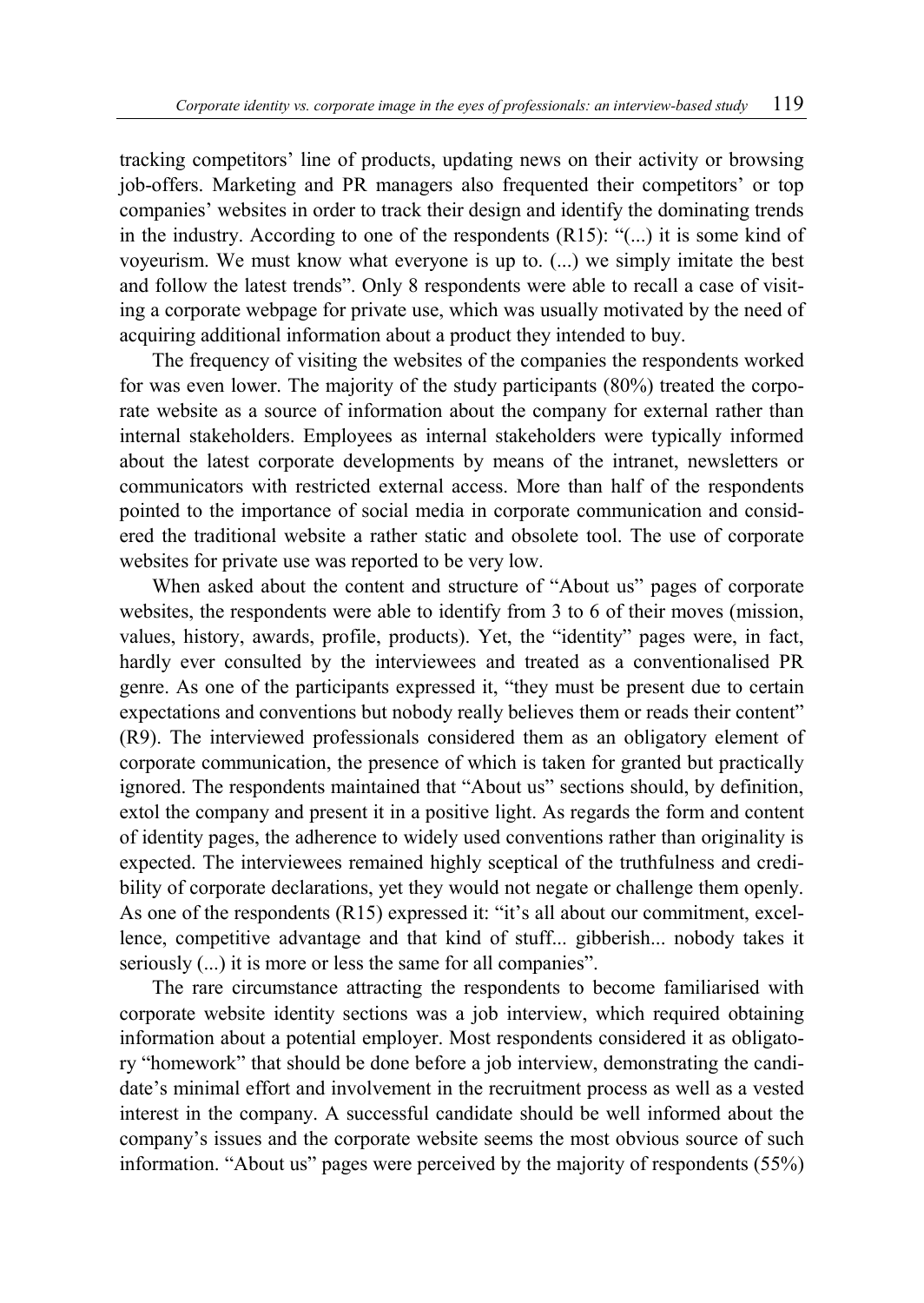as part of an employer branding strategy – especially the subsections targeting employees or job candidates, i.e. "Our employees" or "Careers". Nevertheless, the respondents remained highly sceptical of self-praising contents and self-positioning of the companies as ideal employers, offering competitive earnings and benefits as well as infinite opportunities for professional development. When confronted with the contents of their employers' websites ("Careers" subsections), all respondents admitted that corporate declarations are a far cry from reality. Some of the comments were, in fact, bitter or sarcastic, as exemplified in the following extracts:

Extract 2. R14: Are you sure this is \*\*\*\*\* [the name of the company] website? Oh, I didn't know I was working for such a great company." [laughter] Extract 3. R12: (...) blah, blah, blah... you can write whatever you want. (…) I must show it to my

Extract 4. R20: No comment, please. I still want to work here, anyway" [laughter]

The respondents concluded that corporate narrations are part of a meticulously designed employer branding strategy and should not be treated as reliable sources of information about the company. As job-seekers the respondents take into consideration the overall reputation of the company, built over the years, and rely on external sources such as the media, the company's present of former employees, real earnings, and information provided by third parties rather than the company itself.

# **6.2 Consumer decisions**

Similar strategies are followed while taking consumer decisions. The respondents hardly ever consult corporate "About us" pages before purchasing any product or service, since they find their content unreliable, promotional and persuasive. Several respondents (5) pointed to the fact that the information about their products provided by corporations tends to be superficial and untrustworthy. The extracts below illustrate general trends that have emerged from the data:

Extract 5.

R17: "The companies create the content of the websites by themselves, so you can't trust their description of the products".

Extract 6.

R14: These pages are persuasive just like advertising but the strategies used here are more subtle (...) [they] pretend to be objective (...) language is less emotional. They simply present the company from the best perspective".

boss.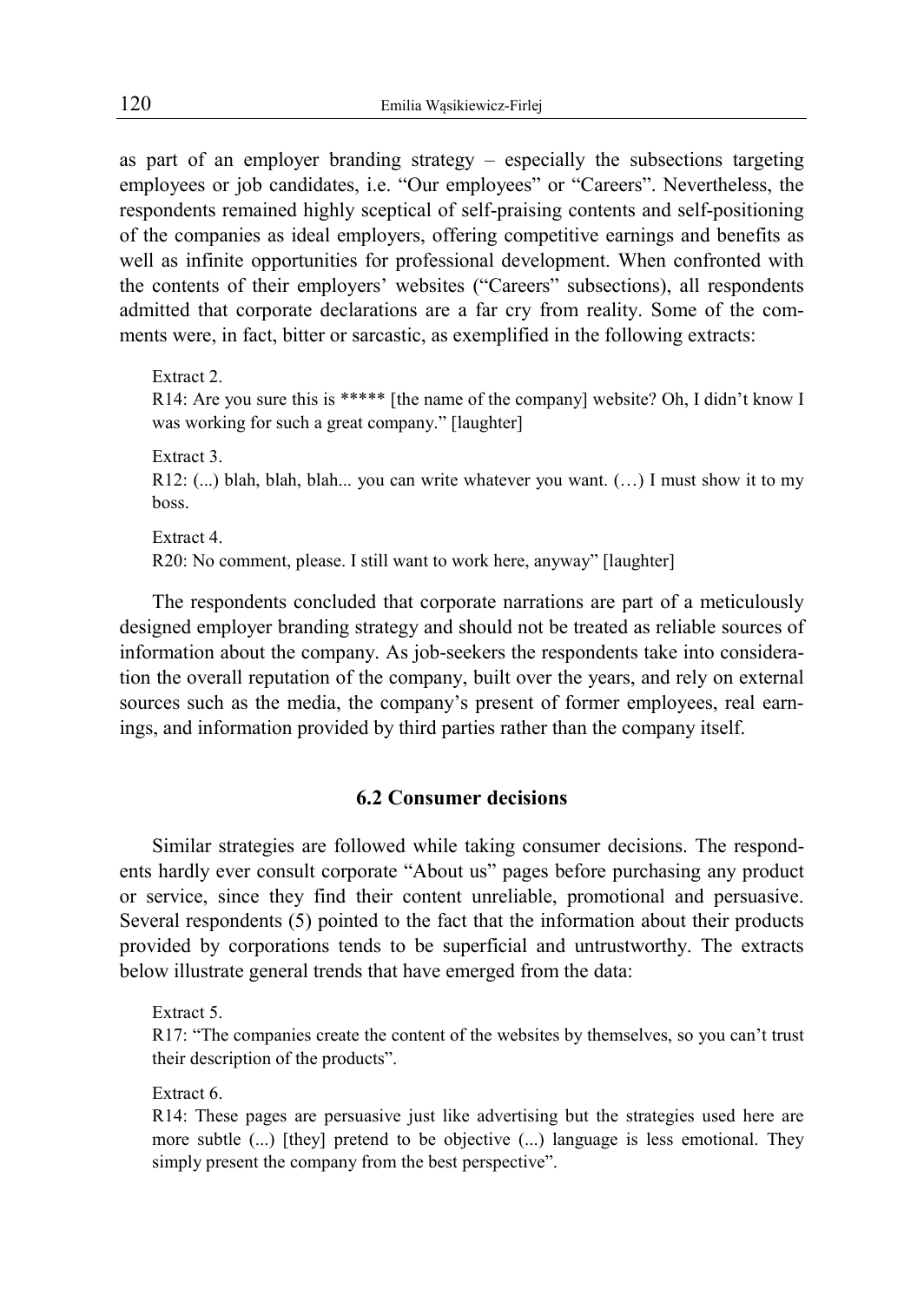In sum, similarly to job-seekers, consumers value third party opinions about products or services and avoid consulting corporate websites or any other company publications. Instead, their preferable sources of information about the company include internet forums, social media or networks of informal contacts. Product descriptions published by companies are interpreted as camouflaged advertising rather than reliable product specifications.

#### **6.3 Ideological underpinning**

As concerns the identification with corporate values, the vast majority of respondents (85%) were unable to specify exactly even the core values fostered by their employers in "About us" sections. In a similar vein, the respondents failed to paraphrase or render the gist of the mission statement of their companies. As one of them expressed it  $(R6)$ : "they [mission statements] are all the same  $(...)$  they are all about 'pursuit of excellence' or 'top quality of our products or services' (...) who takes them seriously?". Most respondents admitted that the rare occasions of getting familiarised with the content of corporate "About us" pages pertained to preparations for the job interview or corporate new employee welcoming and onboarding programmes. Companies' ethical orientations do not seem to guide the respondents' consumer decisions but they might, to a certain extent, influence their employment decision, as maintained by one third of the respondents.

A similar attitude is taken towards corporate sustainability, considered to be part of corporate communication strategy imposed by the public opinion rather than an expression of true involvement in and dedication to green issues. In fact, almost half of the respondents perceived corporate sustainability as "greenwashing" or "PR strategy", aimed to meet corporate goals. The "greening" of companies is seen as an effective way of profit making since "green products sell better" (R5). The vast majority of respondents (70%) considered both ethical and ecological appeals rather unimportant while taking consumer decisions, guided mostly by product price and quality. As suggested by three marketing and PR managers, eco-themes were less popular in Poland due to the immaturity of the Polish market and the dominating role of pricing policy, motivating primarily purchasing decisions. Nevertheless, one third of the respondents pointed to some positive aspects of corporate sustainability, contributing to greater social awareness of ecological issues and "absolving corporate sins", as expressed by one of the respondents (R14).

Despite the fact that the self-referential website content did not seem to motivate consumer choices that were informed by external sources and private recommendations, one third of the participants revealed that a company's ethical and ecological orientation played a certain role in accepting it as a potential employer. In other words, corporate identity, at least at the declarative level, did not seem to exert any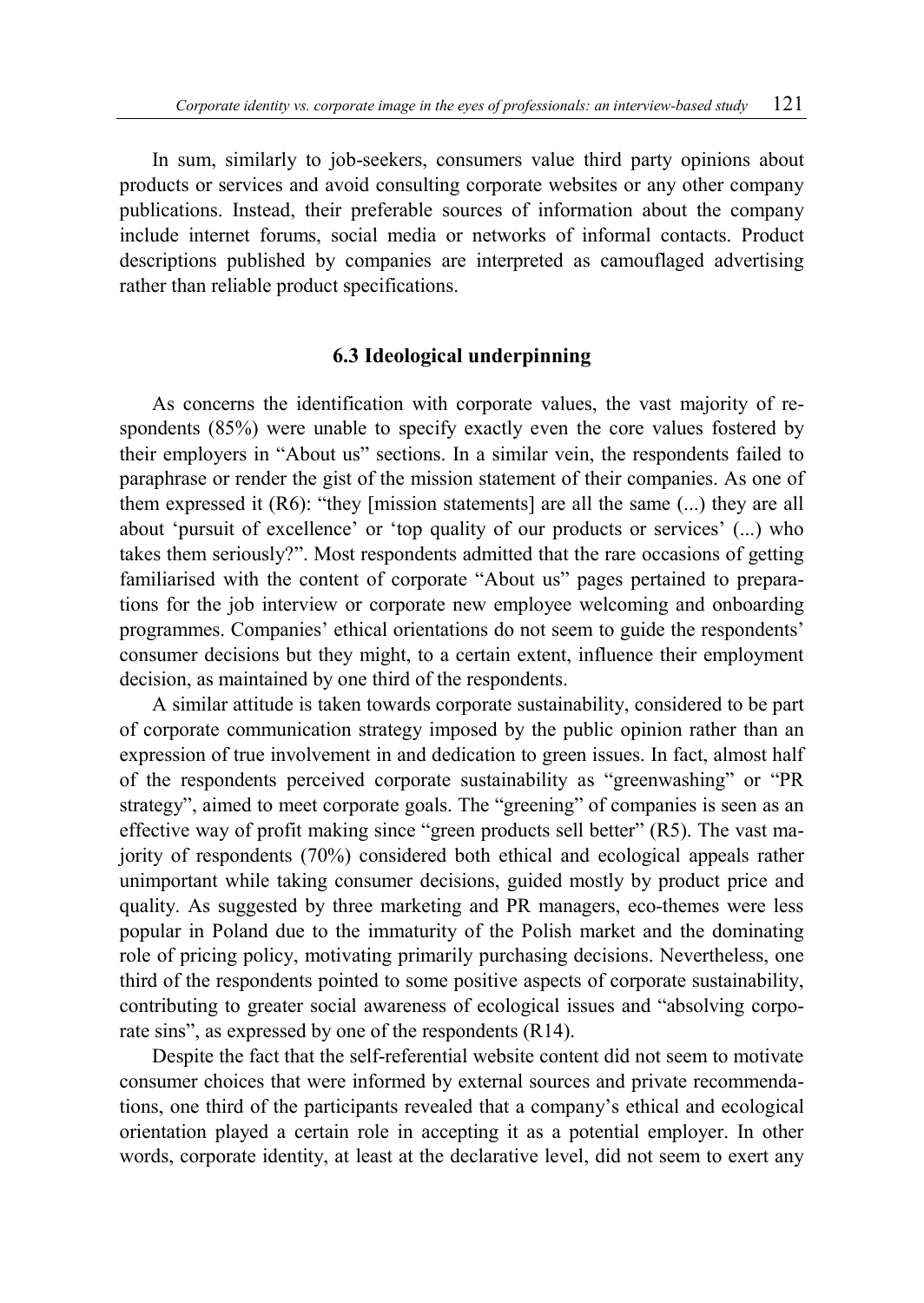significant influence on consumer choices but did resonate with personal identities and value systems. This study has delineated directions for further research that will bend towards the perception of organisational identities and, hopefully, pave the way to its pedagogical applications aimed at developing critical language awareness, especially towards persuasive specialised discourse.

# **7. Conclusions**

The findings of the study based on in-depth, semi-structured interviews with selected participants from Poland, indicate scepticism and reservation of consumers towards corporate narrations treated as "corporate talk" or "PR wind-up" aimed at creating a particular, overwhelmingly positive image, and challenge the deeplyengrained myth concerning the neutrality of specialised discourse. Corporate websites were, in fact, seldom consulted by the interviewees and their content was perceived as conventionalised, persuasive and self- serving. Notably, even seemingly neutral contents, such as product or career descriptions, were found unreliable and interpreted as camouflaged advertising or employer-branding. Moreover, the newlyemerged corporate environmentalism, is approached with a dose of sound criticism rather than enthusiasm. The interviewees interpreted corporate engagement in sustainability issues as a part of corporate communication enforced by the binding regulations or simply as a strategy to win customers' support. The study has shown that despite the efforts of corporations to position themselves as leaders of sustainability, the interpretation of their messages by target audiences does not really meet corporate intentions. Thus, it might be concluded that projections of corporate identities do not always resonate with corporate images. The interviewees have turned out to be critical readers of corporate narrations, sensitive to their ideological underpinning, and active constructors of corporate image, who do not rely on the statements contained in corporate communications but verify their truthfulness by consulting other sources of information and third party opinions.

### **References**

- Abratt, R. 1989. "A new approach to the corporate image management process". *Journal of Marketing Management* 5 (1). 63-76.
- Alexander, R.J. 2009. *Framing discourse on the environment. A critical discourse approach*. London: Routledge.
- Balmer, J.M.T. 1995. "Corporate branding and connoisseurship". *Journal of General Management*  21 (1). 24-46.
- Balmer, J.M.T. and S.A. Greyser. 2003. *Revealing the corporation: perspectives on identity, image, reputation, corporate branding, and corporate-level marketing*. London: Routledge.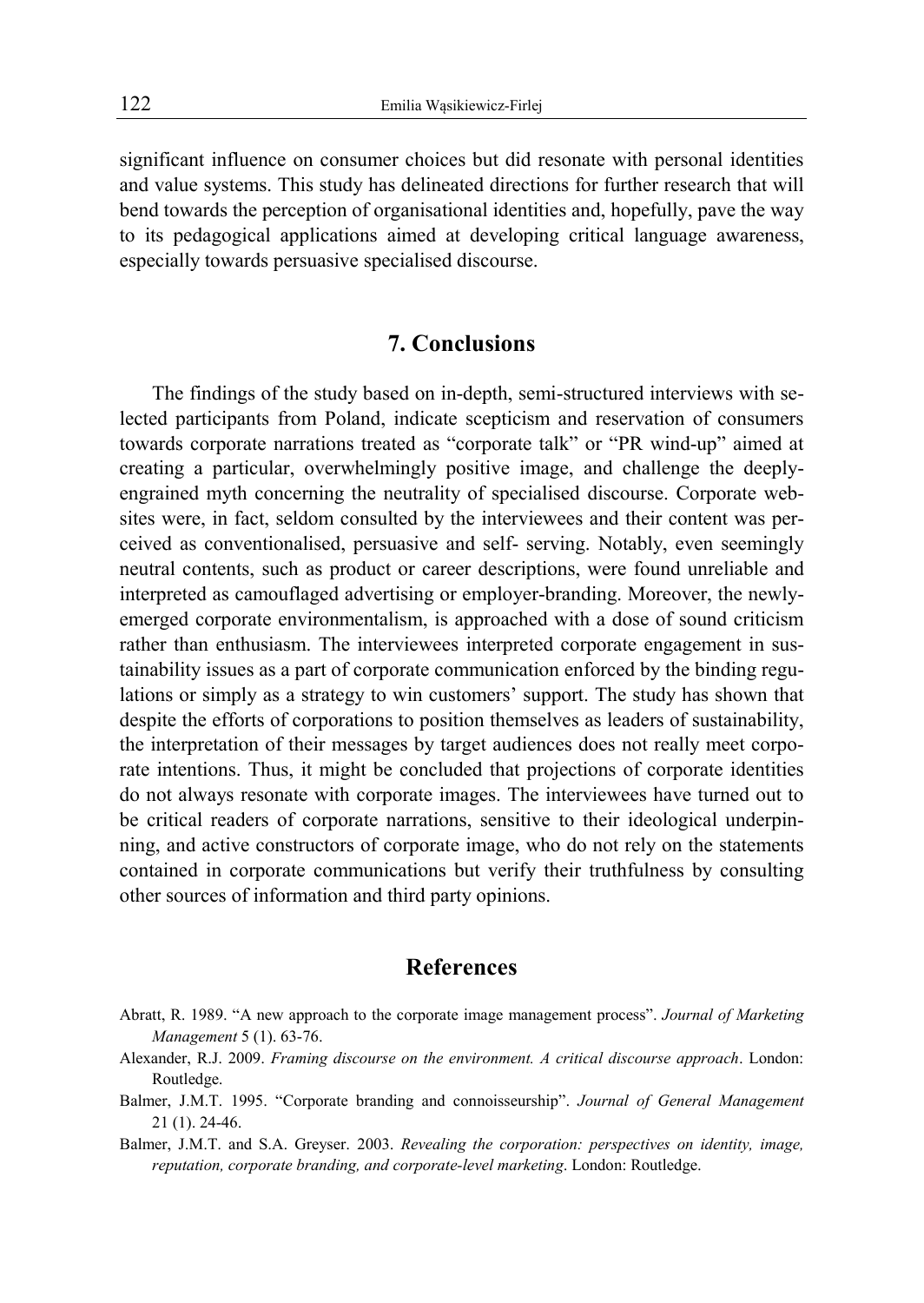- Barnett, M.L., Jermier, J.M. and B.A. Lafferty. 2006. "Corporate reputation: the definitional landscape". *Corporate Reputation Review* 9 (1). 26-38.
- Beaugrande de, R. 1999. "Discourse studies and ideology: on 'liberalism' and 'liberalisation' in three large corpora of English". *Discourse Studies* 1 (3). 259-295.
- Bernstein, D. 1985. *Company image and reality. A critique of corporate communications*. Eastbourne: Holt, Rinehart and Winston.
- Boardman, M. 2005*. The language of websites*. London: Routledge.
- Boje, D. 1991. "The storytelling organization: a study of story performance in an office-supply firm". *Administrative Science Quarterly* 36 (1). 106-126.
- Breeze, R. 2013. *Corporate discourse*. London: Bloomsbury.
- Brown, T.J., Dacin, P.A., Pratt, M.G. and D.A. Whetten. 2006. "Identity, intended image, construed image, and reputation: an interdisciplinary framework and suggested terminology". *Journal of Academy of Marketing Science* 34 (2). 99-106.
- Carroll, C.E. 2013. "Corporate reputation and the multiple disciplinary perspectives of communication". In: Carroll, C.E. (ed.). *The handbook of communication and corporate reputation*. Oxford, UK: Wiley-Blackwell. 1-10.
- Casań-Pitarch, R. 2015. "The genre 'about us': a case study of banks' corporate webpages". *International Journal of Language Studies* 9 (2). 69-96.
- Cheney, G., Christensen, L.T., Zorn, T.E. Jr. and S. Ganesh. 2004. *Organizational communication in an age of globalisation. Issues, reflections, practices*. Prospect Heights, Illinois: Waveland Press.
- Christensen, L.T. and G. Cheney. 2000. "Self-absorption and self-seduction in the corporate identity game". In: Schultz, M., Hatch, M.J. and M.H. Larsen. (eds.). *The expressive organization. Linking identity, reputation and the corporate brand*. Oxford: Oxford University Press. 246-270.
- Chun, R. 2005. "Corporate reputation: meaning and measurement". *International Journal of Management Reviews* 7 (2). 91-109.
- Cornelissen, J. P. 2008. *Corporate communication: a guide to theory and practice*. London: Sage.
- Cornelissen, J.P., Haslam, S.A. and J.M.T Balmer. 2007. "Social identity, organizational identity and corporate identity: Towards an integrated understanding of processes, patternings and products". *British Journal of Management* 18. 1-16.
- Dowling, G.R. 1993. "Managing your company image into a corporate asset". *Long Range Planning* 26 (2). 101-109.
- Fill, A. 1998. "Ecolinguistics state of the art 1998". *Arbeiten aus Anglistik und Amerikanistik* 23 (1). 3-16.
- Fombrun, C. and V. Rindova. 2000. "The road to transparency: reputation management at Royal Dutch/Shell". In: Schultz, M. and M.J. Hatch. (eds.). *The expressive organization*. Oxford: Oxford University Press. 97-112.
- Fombrun, C.J. 1996. *Reputation: realizing value from corporate image*. Cambridge, MA: Harvard Business School Press.
- Garzone, G. and S. Sarangi. 2007. "Discourse, ideology and specialized communication: a critical integration". In: Garzone, G. and S. Sarangi. (eds.). *Discourse, ideology and specialized communication*. Bern: Peter Lang. 9-36.
- Gilpin, D. 2010. "Organizational image construction in a fragmented online media environment". *Journal of Public Relations Research* 22 (3). 265-287.
- Goodman, M. B. 1998. *Corporate communications for executives*. Albany: State University of New York Press.
- Gotsi, M. and A.M. Wilson. 2001. "Corporate reputation: Seeking a definition". *Corporate Communications: An International Journal* 6 (1). 24-30.
- Gotti, M. 2003. *Specialized discourse. Linguistic features and changing conventions*. Bern: Peter Lang.
- Gotti, M. 2008. *Investigating specialized discourse.* Bern: Peter Lang.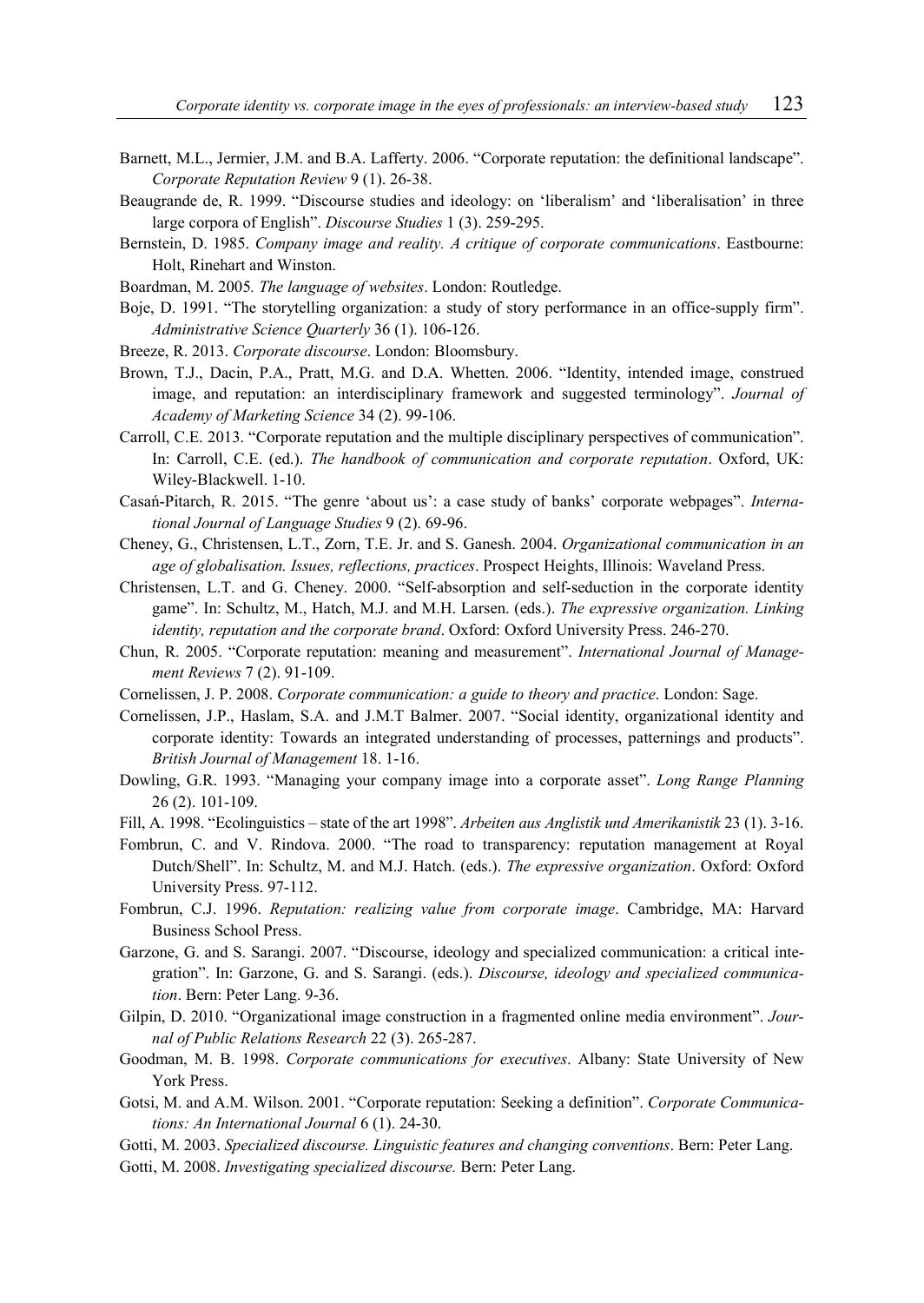- Gray, E. and J. Balmer. 1998. "Managing corporate image and corporate reputation". *Long Range Planning* 31 (5). 695-702
- Gunnarson, B.L. 2009. *Professional discourse*. London/New York: Continuum.
- Hatch, M.J. and M. Schultz. 2000. "Scaling the tower of Babel: Relational differences between identity, image and culture in organizations". In: Schultz, M., Hatch, M.J. and M.H. Larsen. (eds.). *The expressive organization: linking identity, reputations, and corporate brand*. Oxford: Oxford University Press. 11-35.
- Hatch, M.J. and M. Schultz. 2001. "Are the strategic stars aligned for your corporate brand?". *Harvard Business Review* 79 (2). 128-135.
- Hatch, M.J. and M. Schultz. 2002. "The dynamics of organizational identity". *Human Relations* 55. 989-1018.
- Heinze, N. and Q. Hu. 2006. "The evolution of corporate web presence: a longitudinal study of large American companies". *International Journal of Information Management* 26 (4). 313-325.
- Hodge, R. and G. Kress. 1993. *Language as ideology* (2<sup>nd</sup> ed.). London: Routledge.
- Ind, N. 1990. *The corporate image*. London: Kogan Page.
- Kong, K. 2014. *Professional discourse*. Cambridge: Cambridge University Press.
- Lam, C. 2009. "The essence of 'About Us' page with 12 captivating showcases". Retrieved from: http://www.onextrapixel.com [Accessed 11 February, 2015].
- Larsen, M.H. 2000. "Managing corporate story". In: Schultz, M., Hatch, M.J. and M.H. Larsen. (eds.). The expressive organization. Linking identity, reputation and the corporate brand. Oxford: Oxford University Press. 196-207.
- Lemke, J.L. 1995. *Textual politics, discourse and social dynamics*. London: Taylor and Francis.
- Markwick, N. and Ch. Fill. 1997. "Towards a framework for managing corporate identity". *European Journal of Marketing* 31 (5-6). 396-409.
- Melewar, T.C. 2003. "Determinants of the corporate identity construct: a review of the literature". *Journal of Marketing Communications* 9. 195-220.
- Melewar, T.C., Karaosmanoglu, E. and D. Paterson. 2005. "Corporate identity: concept, components and contribution". *Journal of General Management* 3 (1). 59-81.
- Olins, W. 1989. *Corporate identity: Making business strategy visible through design*. London: Thames and Hudson.
- Pollach, I. 2005. "Corporate self-presentation on the WWW: strategies for enhancing usability, credibility and utility". *Corporate Communications: An International Journal* 10 (4). 285-301.
- Shepherd, M. and C. Watters. 1998. "The evolution of cybergenres". In: Sprague, R. (ed.). *Proceedings from the XXXI Hawaii International Conference on System Science*. Los Alamitos, CA: IEEE-Computer Society. 97-109.
- Simoes, C., Dibb, S. and R.P. Fisk. 2005. "Managing corporate identity: an internal perspective". *Journal of the Academy of Marketing Science* 33. 153-168.
- Tan, M. 2013. *Corporate governance and banking in China*. London: Routledge.
- van der Heijden, H. and T. Verhagen. 2004. "Online storage image: Conceptual foundations and empirical measurement". *Information and Management* 41 (5). 609-617.
- van Duyne, D.K., Landay, J.A. and J.I. Hong. 2007. *The design of sites. Patterns for creating winning web sites* (2nd ed.). Upper Saddle River, NJ: Prentice Hall.
- van Riel, C.B.M. and C.J. Fombrum. 2007. *Essentials of corporate communications*. New York, NY: Routledge.
- Vos, M. and H. Schoemaker. 2006. *Monitoring public perception of organizations*. Amsterdam: Boom Onderwijs.
- Wąsikiewicz-Firlej, E. 2017. *On (de)constructing corporate Identity: an ecolinguistic* approach. Poznań: Wydawnictwo Naukowe UAM.